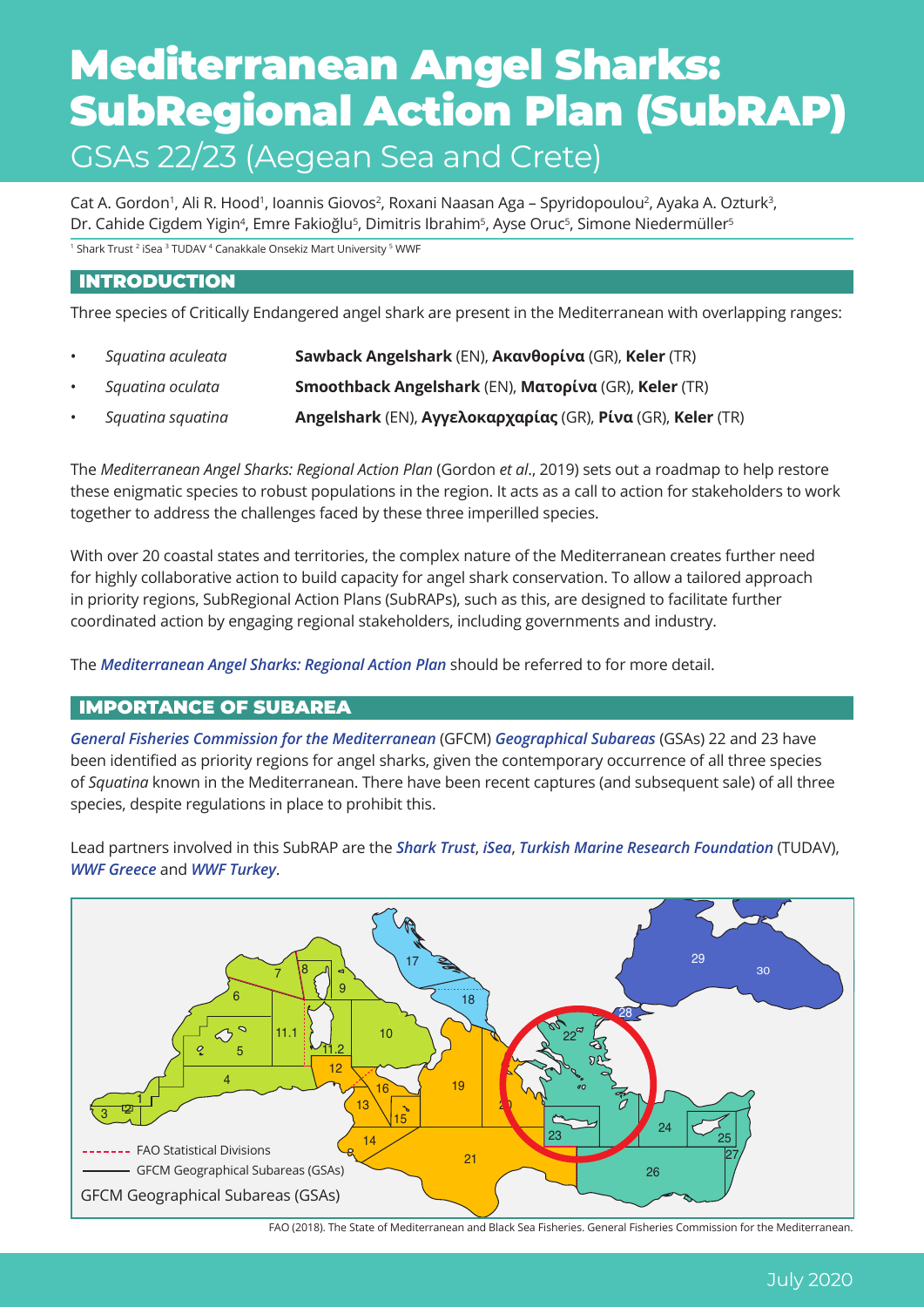## EXISTING REGIONAL PROJECTS AND INITIATIVES

There are several key projects already established in GSAs 22 and 23 which will be engaged during this process. These include:

**[By ElasmoCatch](https://isea.com.gr/by-elasmocatch/?lang=en)** (iSea) – assesses the impact of fisheries on elasmobranchs in the North Aegean and collects information on species biology and ecology. Observations, measurements, and samples are gathered during monthly visits to fishing vessels (two purse seines, two bottom trawlers, two longliners) following protocols produced by FAO.

**[Elasmobranch fisheries and trade in the North Aegea](https://isea.com.gr/activities/programs/fisheries/%CE%BA%CE%B1%CF%84%CE%B1%CE%B3%CF%81%CE%B1%CF%86%CE%AE-%CE%B4%CE%B9%CE%B1%CE%BA%CE%B9%CE%BD%CE%BF%CF%8D%CE%BC%CE%B5%CE%BD%CF%89%CE%BD-%CE%B5%CE%B9%CE%B4%CF%8E%CE%BD-%CE%B5%CE%BB%CE%B1%CF%83%CE%BC/?lang=en)n** (iSea) – collects information on elasmobranch landings in the North Aegean by working with fishers, collecting species-specific landings data, and collating fisher's local ecological knowledge.

**[Sharks and rays in Greece and Cyprus](https://isea.com.gr/activities/programs/fisheries/sharks-and-rays-in-greece-and-cyprus/?lang=en)** (Mediterranean Elasmobranchs Citizen Observations, M.E.C.O.) – as part of the wider Mediterranean initiative, sightings data are collected through a network of organisations to better understand occurrence, seasonality, and distribution of elasmobranchs.

**[Understanding Mediterranean multi-taxa 'bycatch' of vulnerable species and testing mitigation – a](http://www.rac-spa.org/bycatch_pr)  [collaborative approac](http://www.rac-spa.org/bycatch_pr)h** (SPA/RAC) – this bycatch project aims to identify and test measures to reduce impact of fisheries on marine mammals, birds, turtles, and elasmobranchs.

**Determination growth and reproduction characteristics of some cartilaginous fishes in the North Aegean Sea** (TUBİTAK Projects) – this project collects biological data (e.g. growth, sexual maturity, reproduction of species) to determine population parameters of elasmobranchs in the North Aegean.

**[Support mechanism for filling key knowledge gaps for vulnerable species \(marine mammals, sea](https://www.rac-spa.org/species_project)  [birds, sea turtles and elasmobranchs\) impacted by fisheries in priority areas of the Mediterranean](https://www.rac-spa.org/species_project)** (WWF Turkey, supported by SPA/RAC) – this project aims to understand distribution, movement patterns, and bycatch levels within two selected fishing grounds in Turkish Mediterranean waters.

# SPECIES MANAGEMENT

All three Mediterranean *Squatina* species are listed under binding Recommendation GFCM/42/2018/2 (amending GFCM/36/2012/3) which was adopted by the 24 Parties to the GFCM. This Recommendation prohibits the retention and sale of 24 elasmobranchs listed on Annex II of the Barcelona Convention.

**Greece** – While there is no national legislation in place for Greece, the European Union (EU) transposed the GFCM Recommendation into EU Regulation (EU 2015/2102), thereby as an EU Member State, this regulation is applicable. In addition, *S. squatina* is a Prohibited species under the Technical Measure, Regulation (EU) 2019/1241, which applies to the EU fleet in the Mediterranean and third country vessels fishing in Union waters.

**Turkey** – Fisheries Law (No: 1380) is the main legislative instrument governing fisheries in Turkey. In 2018, Communique 2018/19 updated Article 5 of the Turkish Prohibited Species lists (Communique 2016/35), prohibiting targeting and retention of all three *Squatina* species.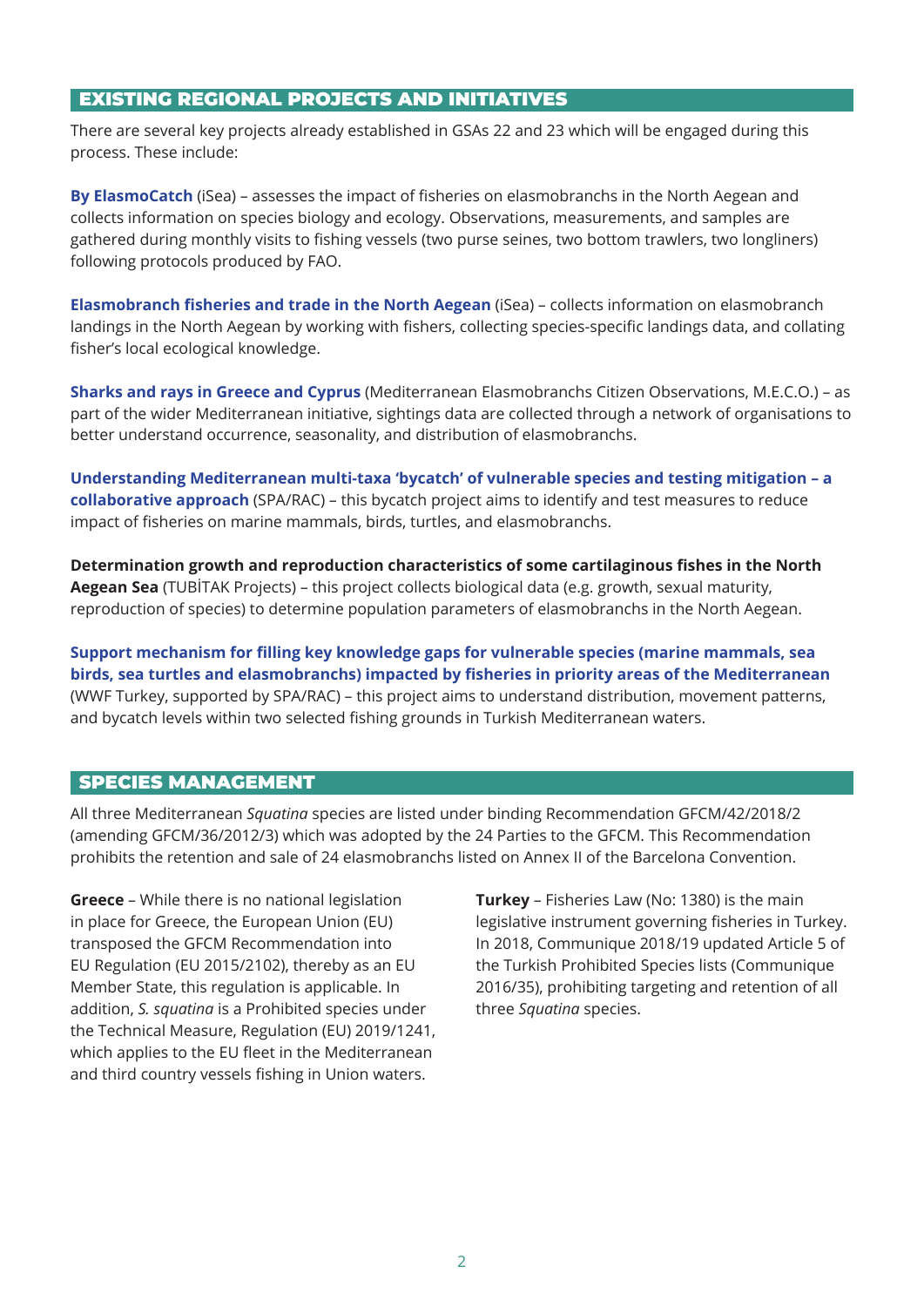## RECENT SIGHTINGS AND NON-COMPLIANCE

Contemporary sightings have been documented in the Aegean Sea for all three Mediterranean species (Başusta, 2002; Filiz *et al*., 2005; Corsini and Zava, 2007; Kabaskal and Kabaskal, 2014; Başusta, 2015; Giovos *et al*., 2019; Ergüden *et al*., 2019; Yığın *et al*., 2019; Ergenler *et al*., 2020), with sightings as recently as May 2020 for *S. aculeata* (Athens), February 2020 for *S. oculata* (Fethiye), and February 2020 for *S. squatina* (Rhodos Island).

Many of these sightings have been documented during fish market surveys in both Greece and Turkey, demonstrating incidents of noncompliance with existing regulations.

Sightings can be reported through the Angel Shark Sightings Map at **[www.](http://www.angelsharknetwork.com/#map) [angelsharknetwork.](http://www.angelsharknetwork.com/#map) [com/#ma](http://www.angelsharknetwork.com/#map)p**





▲ *Squatina aculeata* **- Alexandroupoli, Greece © iSea**



▲ *Squatina aculeata* **– Samandag, Hatay, Turkey**  ▲ *Squatina aculeata* **- Athens, Greece © iSea © Emre Fakioglu**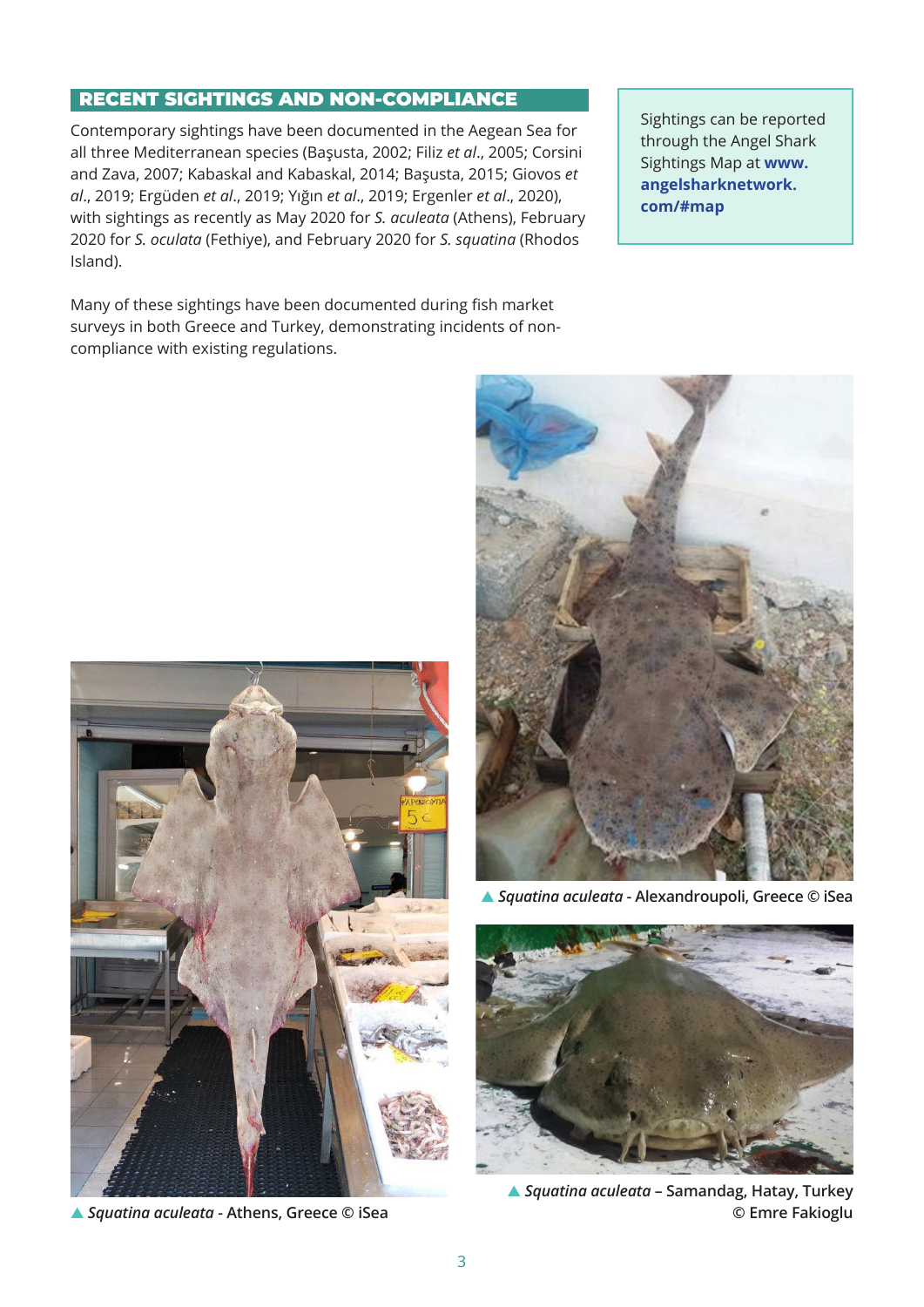## THREATS

Priority threats in the Aegean and Cretan Seas remain largely the same as across the Mediterranean. These include lack of species-specific landings and identification issues in Small-Scale Fisheries (SSF) and Large-Scale Fisheries (LSF); Illegal, Unreported and Unregulated (IUU) fishing; impact of differing gear types in SSF and LSF; and potentially recreational fishing (although more needs to be established on the latter).

With so little known about habitat preference of angel sharks and the effect of human activities (beyond fishing), additional priority threats are perceived to be degradation of habitat and altered seafloor morphology.

No other regionally specific threats were identified by lead-partners at this time.

**Threat** – A factor which causes either a substantial decline in numbers of individuals of that species, or a substantial contraction of the species' geographic range.

## CONSTRAINTS

The extended coastline around the Aegean Sea, together with the large number of boats and the lack of auction markets (especially in the areas of interest for angel sharks) are major obstacles, as they make monitoring and enforcement challenging. In Greece, landings and sales are often not made in authorised places, and so have no sales notices or surveillance. Despite intense fishing activity around the North Aegean islands, auction markets are on the mainland (Alexandroupoli, Kavala, Thessaloniki) and the island of Chios, which is further south. Islands such as Lesbos, Samothrace, Thassos and Lemnos have no auction markets and therefore no monitoring.

Further constraints include the weak implementation of existing regulations, lack of resources and low capacity of authorities and fishers as well as scientists, widespread landing sites and a large fleet challenging Monitoring, Control and Surveillance, challenging communication, lack of knowledge of legislation, lack of national legislation or transposition of international regulation, aggregated landing categories hinder any good intentions.

**Constraints** – Factors which contribute to or compound the threats. (For example, lack of political will and resources might contribute to a lack of law enforcement, leading in turn to overexploitation).

#### ACTIONS

A working version of this SubRAP is retained by the lead partners outlined in this document. In the working version, actions have been adapted and attributed to relevant bodies working in GSAs 22 and 23 and they have been assigned approximate timescales (short, medium, long term) and costs ( $\epsilon$ ,  $\epsilon \in \epsilon$ ,  $\epsilon \in \epsilon$ ). Where existing projects and initiatives are in place, it is the intention of the authors that necessary actions will be approached in a collaborative manner.

**Goal** – A description in operational terms to capture what needs to be done and where, to save the species.

**Objective** – Summary of the approach to be taken to achieve the Vision and Goals, normally relating to a set of threats and constraints.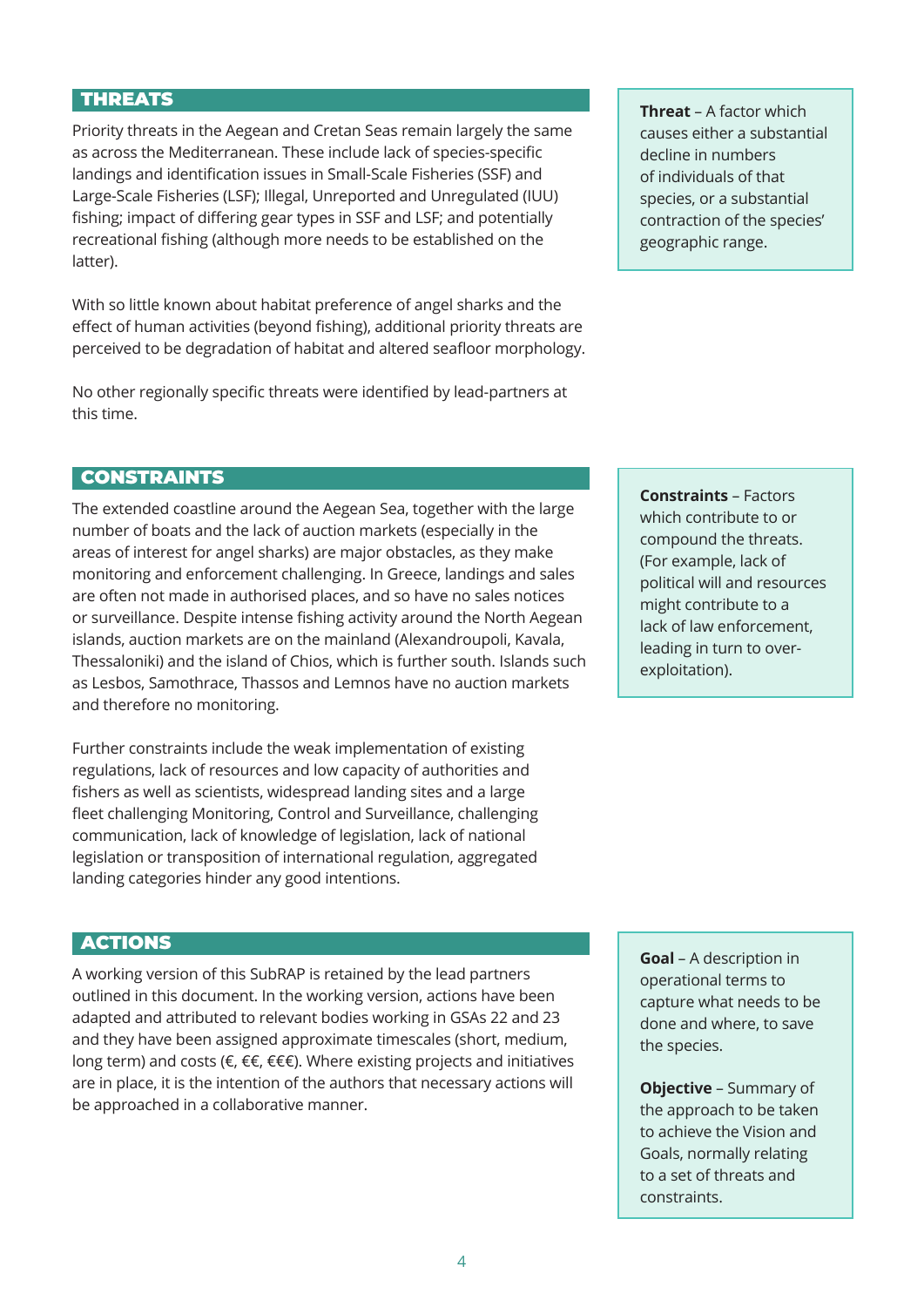Headline threat categories are identified with second-level threats outlined below each category. Priority threats for Aegean and Cretan Seas are highlighted, however these will vary between Greece and Turkey.

Table adjusted from Figure 6 in the *Mediterranean Angel Sharks: Regional Action Plan*.

|                          | Transportation<br>& Service<br><b>Corridors</b><br>$\infty$                   | 8.1   Pipelines<br>and electrical<br>cables                               | noise pollution)<br>8.2   Shipping<br>(e.g. physical<br>disturbance<br>disturbance,                                      |                                                                                       |                                     |                                                                                                |                               | <b>Priority Threat</b>                                                  | Secondary Threat                                                             |
|--------------------------|-------------------------------------------------------------------------------|---------------------------------------------------------------------------|--------------------------------------------------------------------------------------------------------------------------|---------------------------------------------------------------------------------------|-------------------------------------|------------------------------------------------------------------------------------------------|-------------------------------|-------------------------------------------------------------------------|------------------------------------------------------------------------------|
|                          | 7   Residential<br>& Commercial<br><b>Development</b>                         | infrastructure<br>development<br>7.1   Coastal<br>building and            | turbines, lagoons)<br>7.2   Renewable<br>underwater<br>wind farms,<br>energy (e.g.                                       | mining, dredging)<br>7.3   Extractive<br>Industries (e.g.<br>aggregate,               |                                     |                                                                                                |                               |                                                                         |                                                                              |
|                          | 6   Pollution                                                                 | pollution/runoff<br>6.1   Water                                           | 6.2   Micro/macro<br>plastics                                                                                            | 6.3   Sewage                                                                          | 6.4   Oil spills                    | Eutrophication<br>6.5                                                                          |                               |                                                                         |                                                                              |
|                          | Species, Genes &<br>Problematic<br>5   Invasive<br><b>Diseases</b><br>& Other | 5.1   Pathogens                                                           | genetic diversity<br>fragmentation)<br>bottlenecks/<br>population<br>5.2   Low<br>(genetic                               | 5.3   Invasive<br>species                                                             |                                     |                                                                                                |                               |                                                                         |                                                                              |
| <b>THREAT CATEGORIES</b> | <b>Disturbance</b><br>Intrusion &<br>4   Human                                | <b>Degradation of</b><br>habitat<br>$-4.1$                                | 4.2   Altered<br>morphology<br>seafloor                                                                                  | 4.3   Anchor<br>damage of<br>habitats                                                 | 4.4   Recreational<br>watersports   | 4.5   Increasing<br>number of<br>tourists                                                      | 4.6   Physical<br>disturbance | disturbance<br>4.7   Diver                                              | coastal nursery<br>4.8   Impact of<br>beach users/<br>activities on<br>areas |
|                          | <b>Change &amp; Severe</b><br>3   Climate<br>Weather                          | 3.1   Changing<br>temperature<br>water                                    |                                                                                                                          |                                                                                       |                                     |                                                                                                |                               |                                                                         |                                                                              |
|                          | Resource Use<br>2   Biological                                                | <b>Unreported &amp;</b><br>Unregulated<br>(IUU) fishing<br>2.1   Illegal, | fisheries: lack of<br>2.2   Small-scale<br>species-specific<br>& Large-scale<br>identification<br>landings and<br>issues | fisheries: impact<br>of different gear<br>2.3   Small-scale<br>& Large-scale<br>types | 2.4   Subsistence/<br>food security | and sports fishing<br>2.5   Recreational<br>(e.g. rod & line,<br>spearfishing)<br>surfcasting, | 2.6   Ghost<br>fishing        | of the food web<br>2.7   Alteration<br>(overfishing of<br>prey species) |                                                                              |
|                          | 1   Agriculture &<br>Aquaculture                                              | cages (hormones,<br>1.1   Aquaculture<br>food etc.)                       |                                                                                                                          |                                                                                       |                                     |                                                                                                |                               |                                                                         |                                                                              |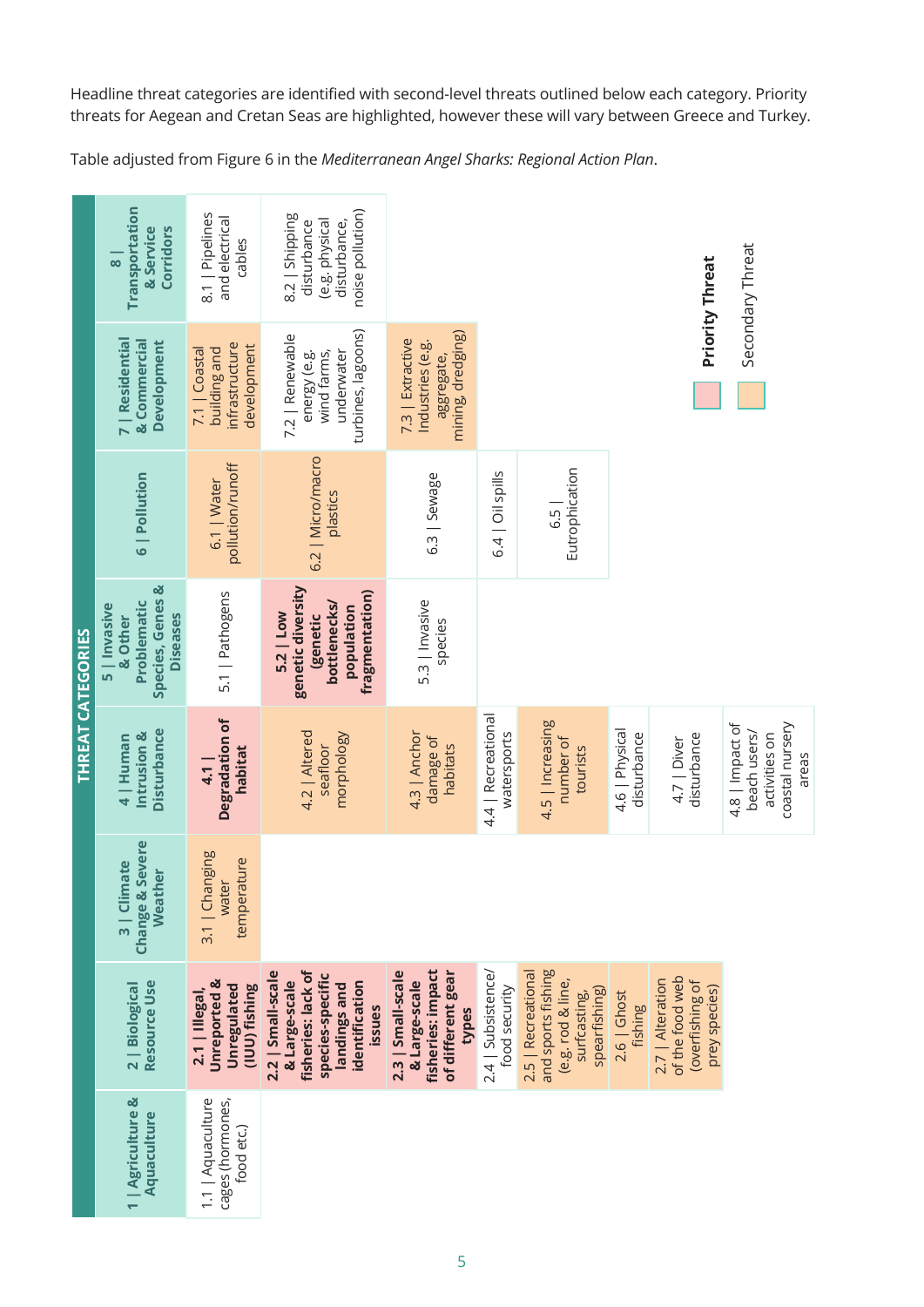## **FISHERIES**

# GOAL 1: FISHERIES BASED ANGEL SHARK MORTALITY IS MINIMISED IN THE AEGEAN AND CRETAN SEAS

**Greece**: The Greek fleet is compiled of 8150 vessels, which use both static and towed gear: ~95% SSF (set gill nets, set longlines, trammel nets) and ~5% LSF (bottom otter trawlers, purse seines). Bottom otter trawls from Italy and Egypt also operate in international Mediterranean waters (more in GSA 23 than GSA 22).

The Greek coastline is extensive. Bottom otter trawlers and purse-seiners are obliged to land in the 11 auction markets of the country (including Kavala, Chios, Alexandroupoli, Kalymnos) while SSFs land in small ports where no monitoring exists, and data collection is exclusively based on self-reporting in the regional Fisheries Offices. In addition, monitoring is lacking in the auction markets where illegal trade and mislabelling is quite common, largely due to aggregated landing categories. The widespread nature of SSFs makes monitoring extremely challenging.

**Turkey**: As of 2018, the Turkish fleet consists of 18,008 vessels (both marine and inland waters), including bottom trawl, longline, and polyvalent vessels.

In Turkish waters of the northern Aegean Sea, sharks and rays are captured as bycatch by otter trawls, purse-seines, bottom longlines and gillnets. Shark and ray meat consumption is limited in Turkey and it is mainly processed for export. Effective initiatives on the conservation and fishery management of elasmobranchs is lacking in the Aegean Sea, despite ongoing efforts. Overfishing and IUU fisheries are prevalent, with landings appearing in aggregated categories such as "sharks" and "rays" which do not reflect the true diversity.

| <b>COAL 1 Fisheries based angel shark mortality is minimised in the Aegean and Cretan Seas.</b> |                                                                                                                                                              |  |  |  |
|-------------------------------------------------------------------------------------------------|--------------------------------------------------------------------------------------------------------------------------------------------------------------|--|--|--|
| Objective 1.1                                                                                   | Reporting and monitoring in all segments of coastline in the areas of interest, including<br>recreational, is improved for the three species of angel shark. |  |  |  |
| Objective 1.2                                                                                   | Incidental catch of angel sharks by all fisheries is minimised.                                                                                              |  |  |  |
| Objective 1.3                                                                                   | Retention is reduced, and post release survival enhanced, through information, training,<br>and education for fishers.                                       |  |  |  |
| Objective 1.4                                                                                   | The extent of interaction between marine recreational fishing activities and angel sharks<br>is ascertained and minimised.                                   |  |  |  |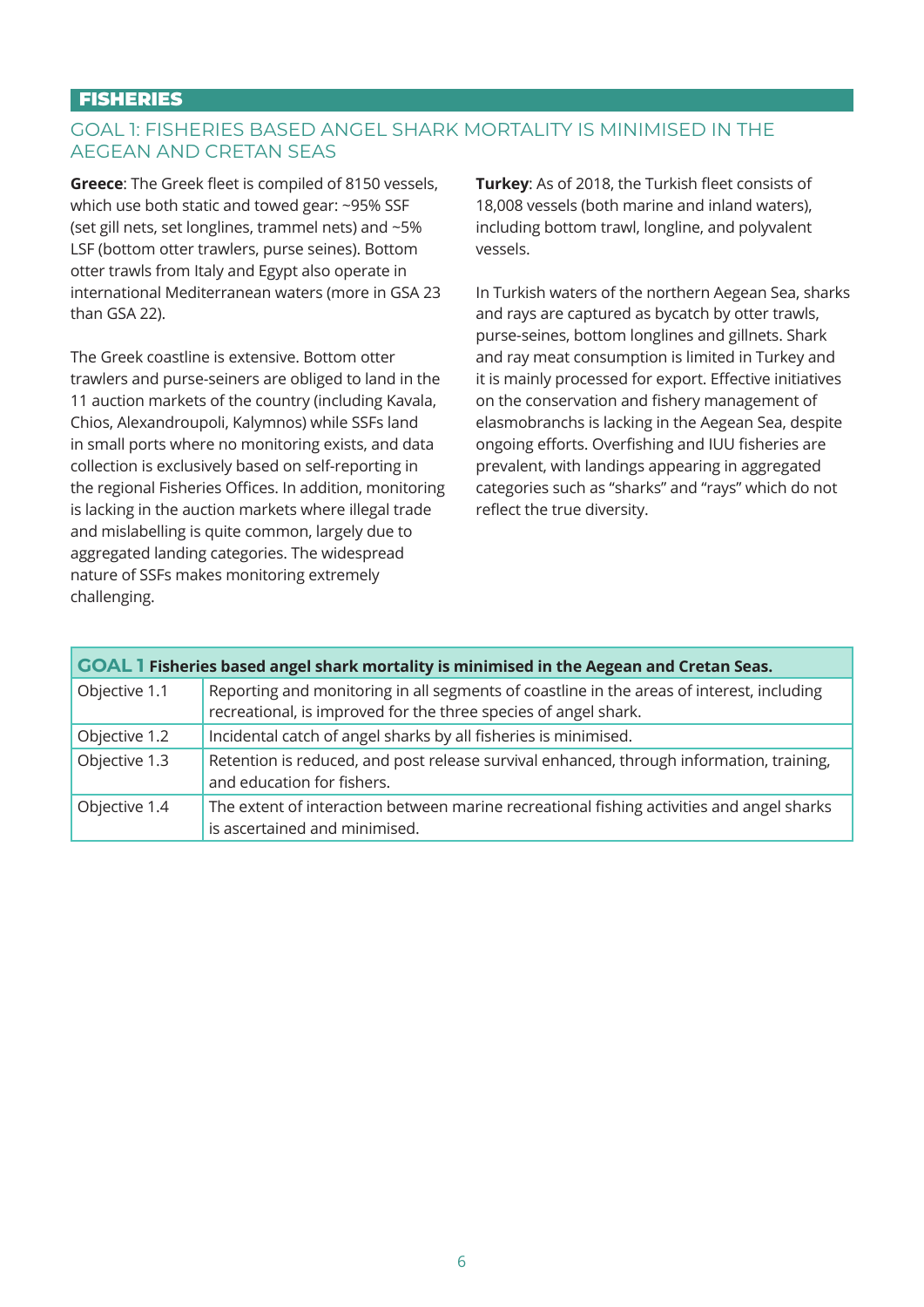| <b>Action No.</b> | <b>Actions (adapted from MedRAP)</b>                                                                                   | By who                   |  |  |
|-------------------|------------------------------------------------------------------------------------------------------------------------|--------------------------|--|--|
| 1.1.1             | Translate identification materials featuring the three species of                                                      | <b>NGOs</b>              |  |  |
|                   | angel sharks and lookalike/similar species (e.g. guitarfishes) so                                                      |                          |  |  |
|                   | species-specific reporting is improved.                                                                                |                          |  |  |
| 1.1.2             | Translate guidance documents for reporting procedure in line                                                           | NGOs, GFCM, Governments, |  |  |
|                   | with GFCM Recommendations for data recording and ensure the                                                            | Fishing Industry         |  |  |
|                   | document is accessible to industry.                                                                                    |                          |  |  |
| 1.1.3             | ASCN Angel Shark Sightings Map widely advertised through<br>social media to encourage submissions from recreational    | ASCN, NGOs               |  |  |
|                   | anglers.                                                                                                               |                          |  |  |
| 1.1.4             | Engage with regional observer programmes to ensure collation                                                           | RAC/SPA, NGOs, ASCN      |  |  |
|                   | of angel shark records.                                                                                                |                          |  |  |
| 1.1.5             | Comply with existing GFCM and national reporting procedures.                                                           | Fishing Industry,        |  |  |
|                   |                                                                                                                        | Governments              |  |  |
| 1.2.1             | Collate data on incidental catch to inform management                                                                  | GFCM, NGOs               |  |  |
|                   | measures (liaise with programmes such as the Med Bycatch                                                               |                          |  |  |
|                   | Project).                                                                                                              |                          |  |  |
| 1.2.2             | Ascertain the level of bycatch and incidental catch by gear type                                                       | Governments, Fishing     |  |  |
|                   | in order to inform further necessary action.                                                                           | Industry, NGOs           |  |  |
| 1.2.3             | Map hotspots for bycatch of angel sharks (spatially and<br>temporally).                                                | NGOs, ASCN, Researchers  |  |  |
| 1.2.4             | Secure spatial/temporal management and gear restrictions                                                               | Governments, ASCN, NGOs, |  |  |
|                   | based on collated data.                                                                                                | <b>GFCM</b>              |  |  |
| 1.3.1             | Develop angel shark handling guides for fishers to improve post-                                                       | <b>ASCN</b>              |  |  |
|                   | release survival in the Mediterranean (using existing guidance                                                         |                          |  |  |
|                   | materials as a basis).                                                                                                 |                          |  |  |
| 1.3.2             | Identification (see Action 1.1.1) and handling guides (see Action                                                      | NGOs, GFCM, Governments  |  |  |
|                   | 1.3.1) to be disseminated amongst fishing industry, recreational                                                       |                          |  |  |
| 1.3.3             | anglers, enforcement bodies, fish markets, governments etc.                                                            |                          |  |  |
|                   | Develop training programmes to educate fishers about<br>conservation status and prohibited status of angel sharks, as  | Governments, NGOs        |  |  |
|                   | well as best practice handling techniques.                                                                             |                          |  |  |
| 1.3.4             | Ascertain other drivers to angel shark retention to inform                                                             | NGOs, ASCN               |  |  |
|                   | actions.                                                                                                               |                          |  |  |
| $1.3.5*$          | Quantify the impact of SSF vessels through monitoring bycatch                                                          | Governments, Fishing     |  |  |
|                   | levels in gillnets and trammel nets.                                                                                   | Industry, NGOs           |  |  |
| 1.4.1             | Quantify the level of recreational fishing activity in the                                                             | GFCM, Governments        |  |  |
|                   | Mediterranean, guided by GFCM recreational fisheries                                                                   |                          |  |  |
|                   | handbook.                                                                                                              |                          |  |  |
| 1.4.2             | Collate information on whether licence systems are in force in<br>each subregion and what requirements are stipulated. | NGOs, ASCN               |  |  |
| 1.4.3             | Determine how often recreational fishers encounter angel                                                               | GFCM, NGOs, ASCN         |  |  |
|                   | sharks (contemporary and historic records).                                                                            |                          |  |  |
| 1.4.4             | Create recreational fishing best practice guidelines specific to                                                       | NGOs, ASCN               |  |  |
|                   | the three Squatina species in the Mediterranean drawing on                                                             |                          |  |  |
|                   | existing recreational guidelines where available.                                                                      |                          |  |  |
| 1.4.5             | Identify angling clubs/shops in each region where guidelines can<br>be distributed.                                    | NGOs, ASCN               |  |  |
| 1.4.6             | Encourage participation of recreational fishers in data collection.                                                    | NGOs, ASCN               |  |  |

*\*New action for this SubRAP*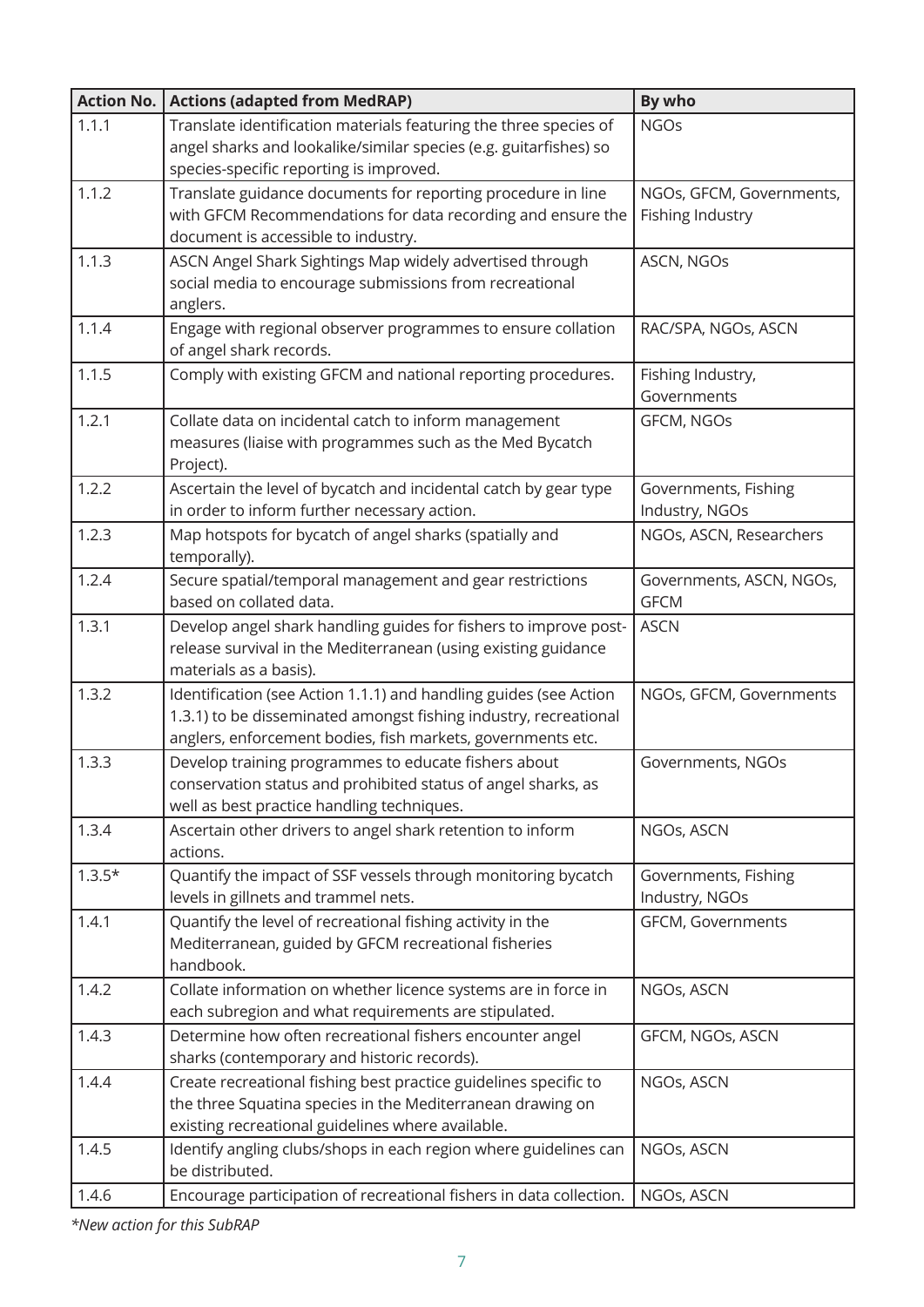# HABITATS & NON-FISHING HUMAN IMPACT

## GOAL 2: ANGEL SHARK HABITAT IS IDENTIFIED AND PROTECTED

The sea floor habitat in the Aegean Sea is widely unknown, with maps mostly derived by models and very little cross validation by in situ surveys.

There are 521 Fisheries Restricted Areas (FRAs) identified in GSAs 22 and 23, towed or mobile gears are restricted in 88.5% of these, and static gears are restricted in just 10.2% (Petza *et al*., 2017).

Under EU and GFCM regulations, the use of towed gears is prohibited within 3 nm of the coast or within the 50 m isobath where that depth is reached at a shorter distance from the coast, providing valuable protection for coastal species.

**Greece:** In Greek waters of GSAs 22 and 23, seasonal closures to otter bottom trawl fishing are effective between 24th May and 1st October and between 24th December and 1st of January in national waters (>6 nm from shore and >50 m depth). Purse-seine fishing is prohibited from 15th December until the end of February, and must be deeper than >30 m. In addition, it's prohibited to fish using purse seines on Saturdays, and if it is a full moon it is also prohibited on Sundays from dawn of that day until dawn of the next day (p.D. 23/3/53 replaced by Ν.4691/2020, ΦΕΚ 108Α). The minimum mesh size is 14 mm (vertically) for the purse seine vessels operating at night (EC 1967/2006) and 40 mm (vertically) for purse seines operating during daytime (p.D\*. 445/1963) parliament decree). Additional spatial prohibitions are in place at various sites (e.g. Thermaic Gulf), from aquaculture settlings etc. No data are available on the number of licences issued for otter bottom trawlers in international waters.

**Turkey:** In Turkish waters, harvesting of fisheries by purse-seining is prohibited between 15th April and 31st August. In territorial waters purse seining is prohibited in waters shallower than 10 fathom (18 m). Seining with ığrıp, trata, tarlakoz, manyat and other beach seines are prohibited in all territorial waters.

| <b>GOAL 2 Angel shark habitat is identified and protected.</b> |                                                                                        |  |  |  |
|----------------------------------------------------------------|----------------------------------------------------------------------------------------|--|--|--|
| Objective 2.1                                                  | Angel shark distribution is better understood.                                         |  |  |  |
| Objective 2.2                                                  | The impact of non-fishing activities on angel sharks in the area is better understood. |  |  |  |
| Objective 2.3                                                  | Angel shark habitat is identified, specifically Critical Angel Shark Areas (CASAs).    |  |  |  |
| Objective 2.4                                                  | Angel shark habitat is reflected in marine spatial planning and coastal development.   |  |  |  |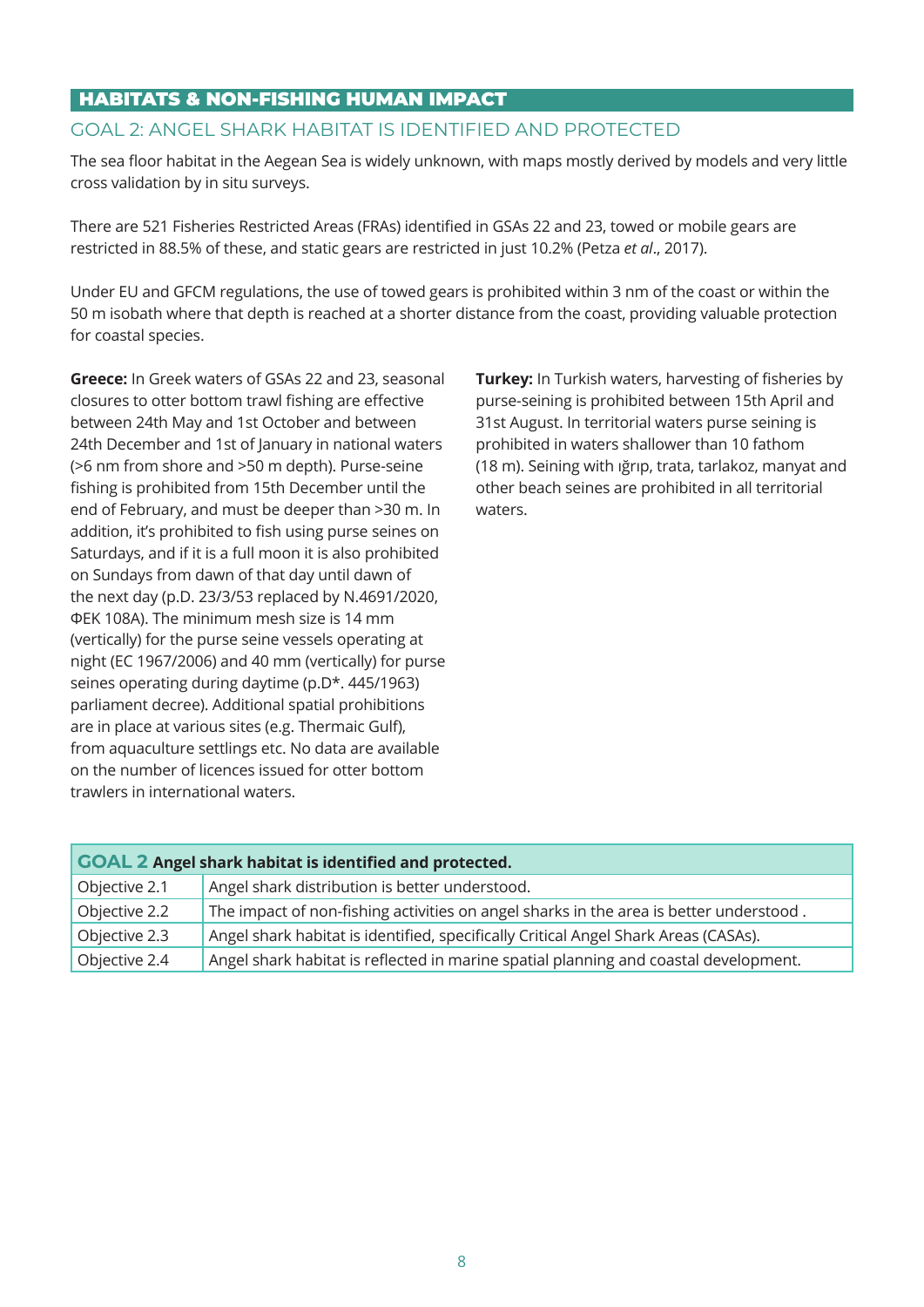| <b>Action No.</b> | <b>Actions (adapted from MedRAP)</b>                                                                                                                                                                                                          | By who                                       |  |  |
|-------------------|-----------------------------------------------------------------------------------------------------------------------------------------------------------------------------------------------------------------------------------------------|----------------------------------------------|--|--|
| 2.1.1             | Increase the profile of three species to encourage public<br>reporting to ASCN Angel Shark Sightings Map, complementing<br>fisheries data.                                                                                                    | ASCN, NGOs                                   |  |  |
| 2.1.2             | Liaise with scientific surveys operating throughout the<br>Mediterranean and encourage engagement with this RAP (e.g.<br>through data provision, assessments etc.).                                                                           | ASCN, NGOs, Researchers                      |  |  |
| 2.1.3             | Use fisheries data and other reporting methods to improve<br>spatial data on distribution.                                                                                                                                                    | ASCN, GFCM, Governments,<br>Fishing Industry |  |  |
| 2.2.1             | Engage dive clubs across the Mediterranean to look out for signs<br>of presence (e.g. angel shark 'beds').                                                                                                                                    | NGOs, ASCN                                   |  |  |
| 2.2.2             | Identify and map popular beaches and dive sites and compare<br>with sightings data.                                                                                                                                                           | Researchers, NGOs, ASCN                      |  |  |
| 2.2.3             | Investigate the impact of tourism near CASAs                                                                                                                                                                                                  | Researchers, NGOs, ASCN                      |  |  |
| 2.2.4             | Confirm if noise impacts angel sharks and if there are ways this<br>can be mitigated.                                                                                                                                                         | Researchers, ASCN                            |  |  |
| 2.2.5             | Identify if areas with high levels of pollution (plastics, agriculture<br>etc.) overlap with important areas for angel sharks.                                                                                                                | Researchers                                  |  |  |
| 2.3.1             | Determine general features of potential CASAs based on those<br>habitats in which angel sharks have been sighted on previously.                                                                                                               | Researchers                                  |  |  |
| 2.3.2             | Based on Action 2.3.1, examine models to predict potential<br>CASAs.                                                                                                                                                                          | Researchers                                  |  |  |
| 2.3.3             | Increase engagement with SPA/RAC habitat mapping<br>programmes to identify potential CASAs.                                                                                                                                                   | NGOs, RAC/SPA,<br>Governments                |  |  |
| 2.3.4             | Evaluate spatial distribution of threats and existing conservation                                                                                                                                                                            | Researchers                                  |  |  |
|                   | measures (e.g. MPAs, Natura 2000).                                                                                                                                                                                                            |                                              |  |  |
| 2.3.5             | Identify key habitats that are not protected/not sufficiently<br>protected and make suggestions for improved management of<br>areas (with involvement from stakeholders).                                                                     | Researchers                                  |  |  |
| 2.3.6             | Identify activities and develop management plans aiming to<br>conserve and restore CASAs in CMS Range States, in line with<br>CMS Appendix I obligations.                                                                                     | <b>CMS Parties</b>                           |  |  |
| 2.4.1             | Engage with Environmental Impact Assessment process prior to<br>coastal developments near CASAs.                                                                                                                                              | Governments, Wider<br>industry, NGOs         |  |  |
| 2.4.2             | Monitor coastal developments near CASAs and mitigate impacts<br>where possible.                                                                                                                                                               | Governments, Wider<br>industry, NGOs         |  |  |
| 2.4.3             | Identify what spatial/temporal management measures would be<br>most appropriate according to each subarea.                                                                                                                                    | GFCM, Governments, Input<br>from NGOs        |  |  |
| 2.4.4             | Include CASAs in MPA processes and EIA to ensure these areas<br>are managed sustainably, that important habitat features are<br>conserved and maintained or re-established and that impacts on<br>angel sharks are kept at acceptable levels. | Governments                                  |  |  |
| $2.4.5*$          | Promote a citizen science observatory for angel sharks.                                                                                                                                                                                       | <b>NGOs</b>                                  |  |  |

*\*New action for this SubRAP*

**Critical Angel Shark Areas** – A specific geographic area that contains essential features necessary for the conservation of angel sharks. This may include an area that is not currently occupied by the species that will be needed for its recovery or conservation e.g. nursery, mating, aggregation and foraging areas.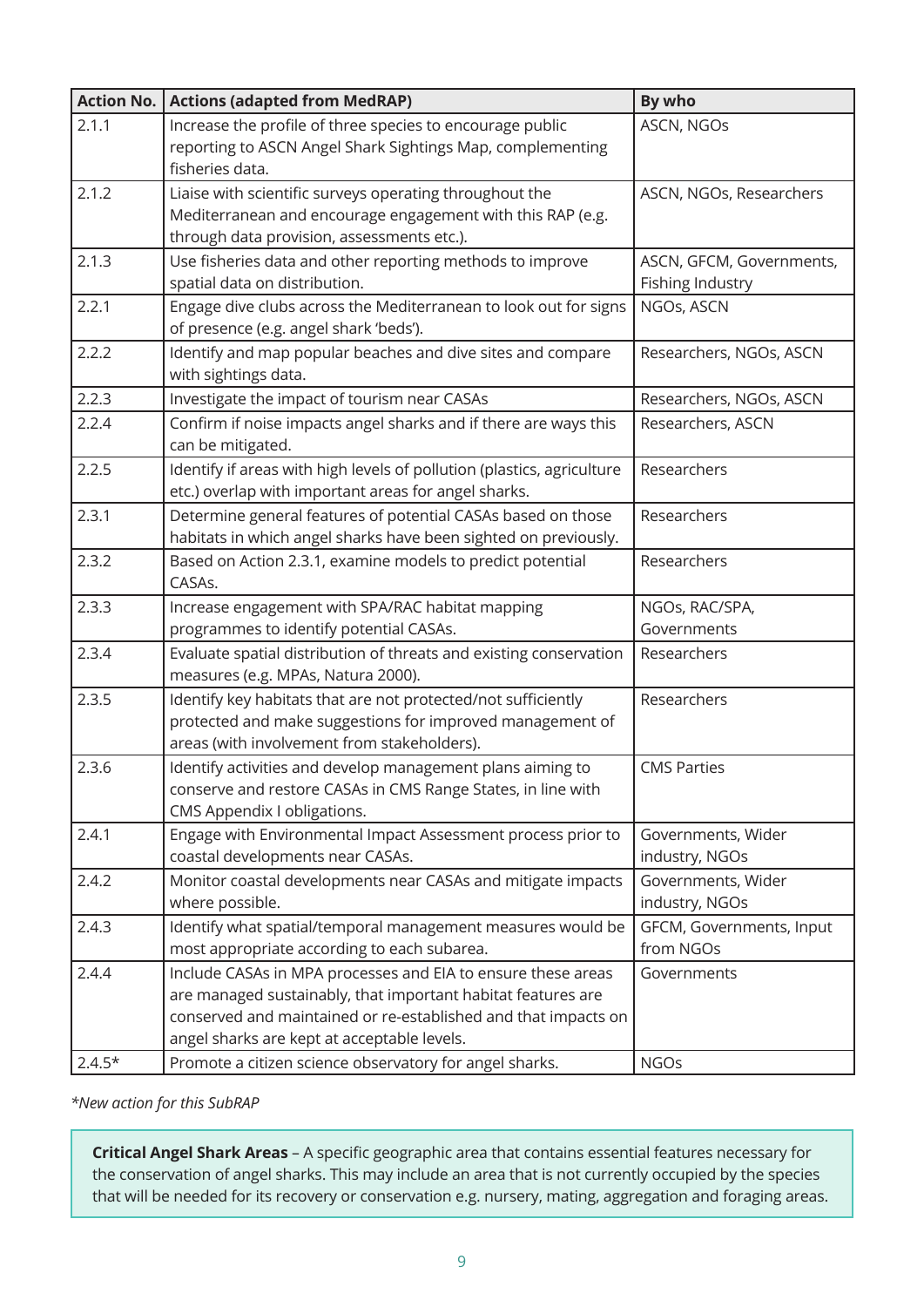# LEGISLATION AND REGULATIONS

# GOAL 3: NATIONAL LEGISLATION FOR ANGEL SHARKS IS ESTABLISHED, IMPLEMENTED AND ENFORCED

There is no transposition into Greek legislation of the GFCM Recommendation 42/2018/2, however, as an EU Member State, EU 2015/2102 (for all three species) and Regulation (EU) 2019/1241 (for *S. squatina*) both apply - yet there is evidence of non-compliance with these EU Regulations. There is no action plan for the conservation of elasmobranchs in Greece, however the EU Community Plan of Action for Sharks (2009) is relevant to Greece.

While the GFCM regulation has not been fully transposed, Turkey has established a legal tool (under Fisheries Law No. 1380) which includes *Squatina* spp., however compliance can be further enforced.

| UNDERLYING GOAL<br>National legislation for angel sharks is established, implemented and enforced.                                                                  |                                                                          |  |  |  |
|---------------------------------------------------------------------------------------------------------------------------------------------------------------------|--------------------------------------------------------------------------|--|--|--|
| Objective 3.1                                                                                                                                                       | Angel sharks are protected by regional and national management measures. |  |  |  |
| Objective 3.2                                                                                                                                                       | Management measures are implemented and enforced.                        |  |  |  |
| Objective 3.3<br>CASAs are protected through appropriate spatial and/or temporal management of non-<br>fishing as well as fishing activities (in line with Goal 2). |                                                                          |  |  |  |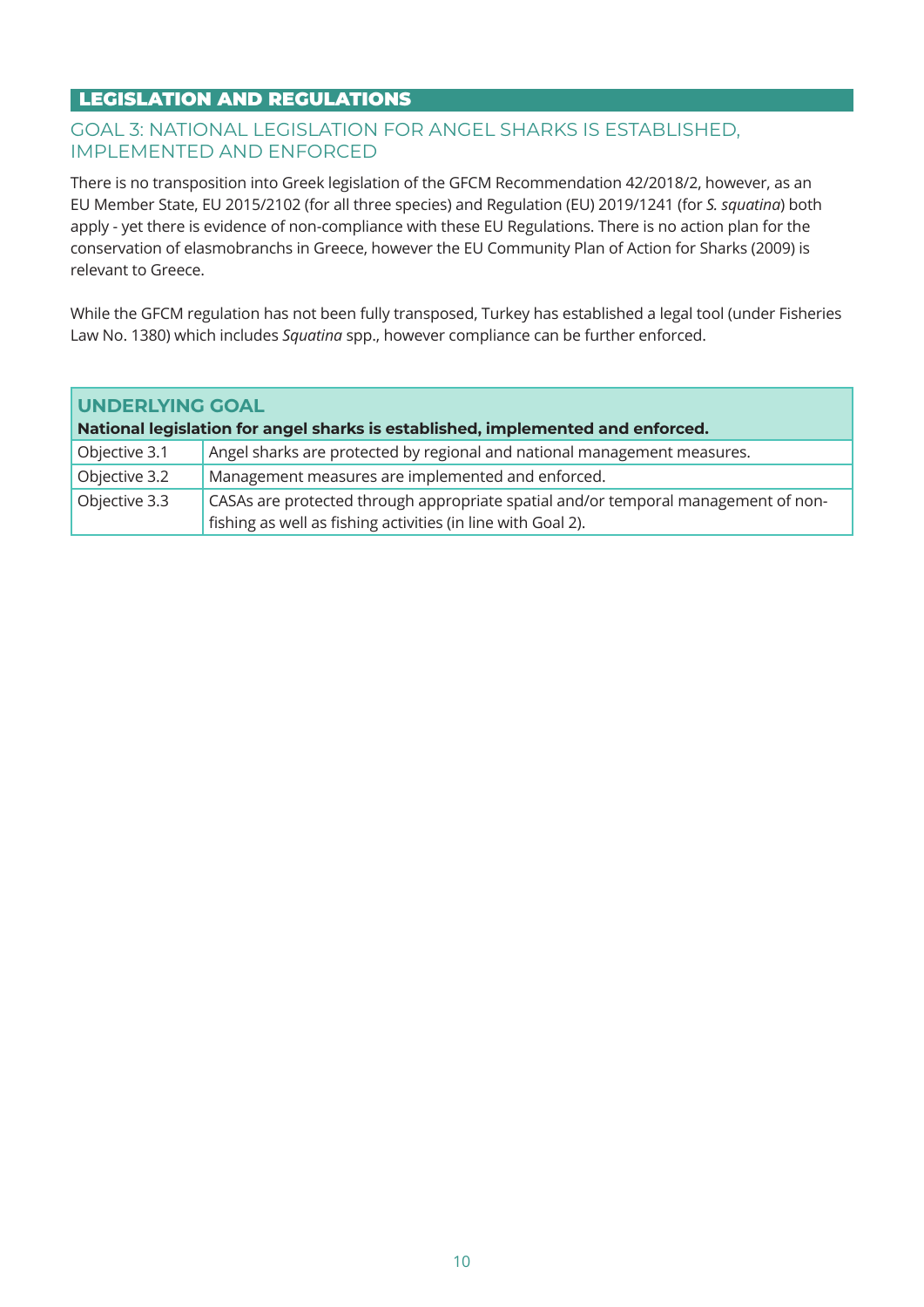| <b>Action No.</b> | <b>Actions (adapted from MedRAP)</b>                                                                                                                                                                                                          | By who                                  |  |  |
|-------------------|-----------------------------------------------------------------------------------------------------------------------------------------------------------------------------------------------------------------------------------------------|-----------------------------------------|--|--|
| 3.1.1             | Review national legislation and identify gaps in the<br>implementation of relevant international and regional<br>obligations, including those under GFCM and CMS.                                                                             | Governments, CMS*, GFCM,<br><b>ASCN</b> |  |  |
| 3.1.2             | Transpose GFCM/42/2018/2 into national legislation where<br>lacking.                                                                                                                                                                          | Governments                             |  |  |
| 3.1.3             | Fulfil obligations under CMS App I & II listing and CMS Sharks<br>MoU Annex I.                                                                                                                                                                | Governments, CMS*                       |  |  |
| 3.1.4             | Engage with governments/CMS Range States and industry to aid<br>compliance with existing legislation/policies/regulations.                                                                                                                    | NGOs, ASCN                              |  |  |
| 3.1.5             | Where absent, seek adoption of full protective measures to<br>cover recreational activities and disturbance.                                                                                                                                  | NGOs, Governments                       |  |  |
| 3.2.1             | Implement and enforce GFCM/42/2018/2 & national legislations.                                                                                                                                                                                 | Governments, Fishing<br>Industry, NGOs  |  |  |
| 3.2.2             | Implement CMS Appendix I listing in all Mediterranean and Black<br>Sea Range States.                                                                                                                                                          | Governments, NGOs                       |  |  |
| 3.2.3             | Reinforce compliance reporting processes at regional fora,<br>requiring more detailed documentation.                                                                                                                                          | Governments, GFCM, NGOs                 |  |  |
| 3.2.4             | Highlight cases of non-compliance with existing legislation/<br>policies/regulations to key regional and international fora (e.g.<br>GFCM, SPA/RAC, CMS).                                                                                     | NGOs, ASCN                              |  |  |
| 3.2.5             | Engage with CMS Focal Points to seek comment on the RAP.                                                                                                                                                                                      | $CMS^*$                                 |  |  |
| 3.2.6             | Promote RAP at relevant fora (e.g. CMS, GFCM, SPA/RAC).                                                                                                                                                                                       | <b>ASCN</b>                             |  |  |
| 3.2.7             | Ensure regulatory obligations are reflected in training for fishers,<br>accommodating subregional constraints.                                                                                                                                | NGOs, Governments                       |  |  |
| 3.3.1             | Advocate for adoption of spatial/temporal management in<br>appropriate fora (e.g. GFCM, SPA/RAC) and at country level.                                                                                                                        | <b>NGOs</b>                             |  |  |
| 3.3.2             | Ensure CMS obligations are reflected in marine spatial planning<br>(e.g. MPAs, FRAs, SPAs) and coastal development processes.                                                                                                                 | Governments, NGOs, CMS*                 |  |  |
| 2.4.1             | Engage with Environmental Impact Assessment process prior to<br>coastal developments near CASAs.                                                                                                                                              | Governments, Wider<br>industry, NGOs    |  |  |
| 2.4.2             | Monitor coastal developments near CASAs and mitigate impacts<br>where possible.                                                                                                                                                               | Governments, Wider<br>industry, NGOs    |  |  |
| 2.4.3             | Identify what spatial/temporal management measures would be<br>most appropriate according to each subarea.                                                                                                                                    | GFCM, Governments, Input<br>from NGOs   |  |  |
| 2.4.4<br>$2.4.5*$ | Include CASAs in MPA processes and EIA to ensure these areas<br>are managed sustainably, that important habitat features are<br>conserved and maintained or re-established and that impacts on<br>angel sharks are kept at acceptable levels. | Governments<br><b>NGOs</b>              |  |  |
|                   | Promote a citizen science observatory for angel sharks.                                                                                                                                                                                       |                                         |  |  |

*\* Turkey is not a party to CMS (See: [www.cms.int](http://www.cms.int))*